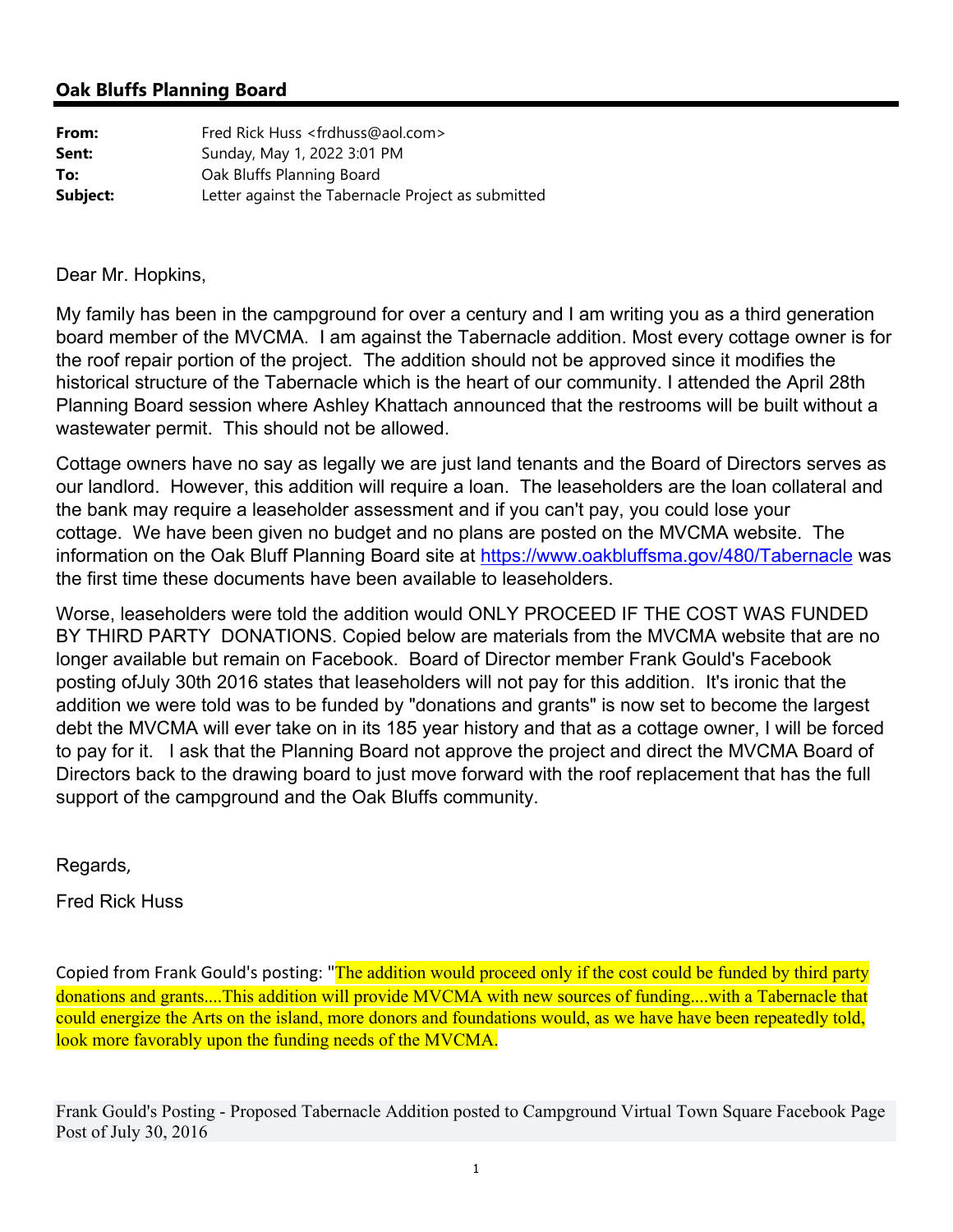**Frank Gould** Below is the text of a document (without the photographs) that has been prepared in connection with this proposal:

## Proposed Tabernacle Addition

Green Room/Dressing Room/Staging Area/Public Toilets

MVCMA is considering a proposal to add a staging area, green/dressing room, storage area and public toilets to the rear of the Tabernacle where what has become the porta potty village is today. This proposal is at an early stage of discussion by the Board of Directors. If erected, this addition would be the most significant change to the Tabernacle since 1901 but the addition would be similar to the original 1879 design. The addition would proceed only if the cost could be funded by third party donations and grants.

#### Will the Tabernacle remain a historic structure?

Certainly the proposed addition represents a change. However, it is not in substance much different than the many changes that have already occurred to the Tabernacle, including the concrete floor, audio and visual enhancements, the chairs purchased from Sears & Roebuck in the late 1800s and so on. The proposed structural change does represent something new but is designed to copy the rear exterior of the Tabernacle that originally existed behind the stage in 1879 but was torn down in the 1901 because of rot. The MVCMA apparently lacked the funds to restore the rear of the stage at that time. Quite simply, the proposed exterior structure would not surprise a Campgrounder from 1879. It would substantially be the same exterior structure, with some modifications, that existed in 1879. The US Department of Interior has reviewed this proposal and has concluded that "the project meets the Secretary of Interior's "Standards for the Treatment of Historic Structures."

### What will the expansion not do?

It will not affect the interior space of the Tabernacle. The stage and the seating areas will remain unchanged. Indeed, from the seating areas, you will not see any change. Only from the exterior rear of the Tabernacle, which is unattractive today, will be changed in a way that is more pleasing and consistent with the overall design of the Tabernacle.

#### What will change?

The Tabernacle will simply be more functional. The stage will now have a backstage area whereby actors, musicians, lecturers, dancers and even brides can enter the stage from the rear of the stage. Today, they need to climb the steps in plain sight of the audience. As one foundation observed, the MVCMA stage is nothing more than an elementary stage that will not support many of the performing Arts and makes all productions more difficult. The existing stage makes certain stage productions, as we have discovered, challenging and unattractive to performing groups particularly theatre and dance groups. The addition will make the stage a fully functional stage.

The backstage, which will be added to the exterior rear wall of the stage, will house a so-called green room which will be space that performers can wait and dress. Further, the backstage will possess a heated room to store our Steinway piano and audio/visual equipment. Today, we send the piano away for winter storage and house our audio/visual equipment in the Association Building. In addition, the new wing of the Tabernacle--the West Wing- will house public toilets including toilets for handicapped persons. Today, we employ expensive and unsightly porta potties that require frequent and noisy servicing. The potties cost MVCMA approximately \$10,000 a summer season.

## Why make this change?

One answer is that the Tabernacle needs an updated staging area. The stage is inadequate today. While this answer is compelling enough, the more compelling answer is simply financial. This addition will provide MVCMA with new sources of funding.

The MVCMA faces an aging physical plant that it has attempted to remedy through successive restoration efforts. Despite those successful efforts involving many Campgrounders, we face a growing capital shortfall, including a need to replace the Tabernacle roof (at an estimated cost of \$2 million and the cost is escalating every year) and restore the the Association Building which requires a new roof and foundation as well as replace the aging